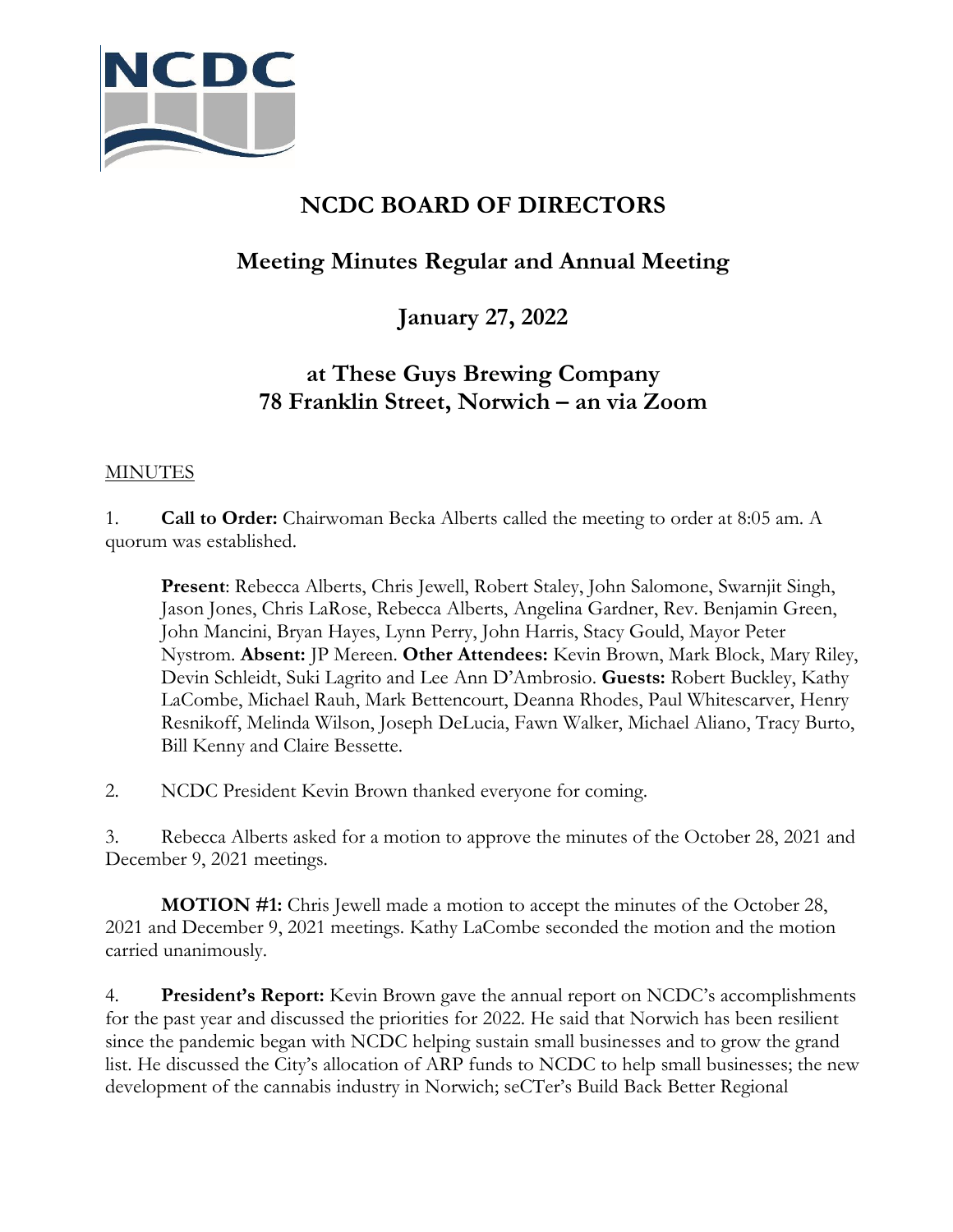Challenge grant; the City's \$740K Bond for the continued development of Business Park North; the ongoing development of 77-91 Main Street into apartments and the current state of the Reid & Hughes building.

Mr. Brown reported on the status of ARP (Norwich Revitalization Program) application process. He said that NCDC is currently vetting a contractor to oversee the ARP/NRP approved projects in conjunction with NCDC. The application will be open for 60 days beginning on or about February 11 and anticipate reviewing the first batch of applications on or about March 4.

Additionally, Mr. Brown discussed NCDC's planning for the next cannabis event tentatively scheduled for March 10 and will be held off-site at a larger venue to be determined. Ms. Ginne-Rae Clay, the state's current Executive Director of the Social Equity Council told Mr. Brown to expect a higher attendance at the next cannabis event which will be a technical assistance seminar around the state's cannabis application requirements.

Mr. Brown reported on the explosion taking place in the cannabis industry in Connecticut. Three of the top ten cannabis multistate operators have reached out to the City. They are very interested in Norwich. Right now, it is projected that Norwich could see up to 5 million square feet of canopy. The initial projections are that the state will issue only 6-12 licenses. Developers are looking for 3.5 acres of land or structures to rehab between 50,000 and 150,000 square feet of space. The cannabis industry will provide jobs and tax revenue for the City. Norwich is one of the top locations for cultivation, micro-cultivation, transportation and labs.

Mr. Brown moved on to the Business Park North project (Byron Brook Business Park) and said that the Build Back Better Regional grant application deadline for the federal government is March 14. He introduced Mr. Henry Resnikoff of RFP, Inc., the contractor working with NCDC to develop the business park.

Mr. Resnikoff thank Norwich Public Utilities and the City of Norwich for all their support and assistance with the development of the Business Park North. Mr. Resnikoff said the site is right off I-395 at Exit 18 and comprises 384 acres with 2.18 million square feet available to build. It is the same type of format as the new Costco site in East Lyme. He anticipates breaking ground at the site in the middle of 2023 and it will take approximately 3-7 years to fully develop the build out. The demand is very high right and the supply very low for industrial park space. Mr. Resnikoff stressed that the new business park will create jobs, create revenue for the City and create revenue for NPU. He is currently working with Mr. Brown on the necessary entitlements and several grants including the Build Back Better Regional Challenge grant through seCTer.

Mr. Brown continued with additional priorities for 2022 including the hiring of a number two person for NCDC, an assistant director to help build and sustain NCDC into the future. He also spoke about the Ponemah Mills Phase II progress and the ongoing negotiations with the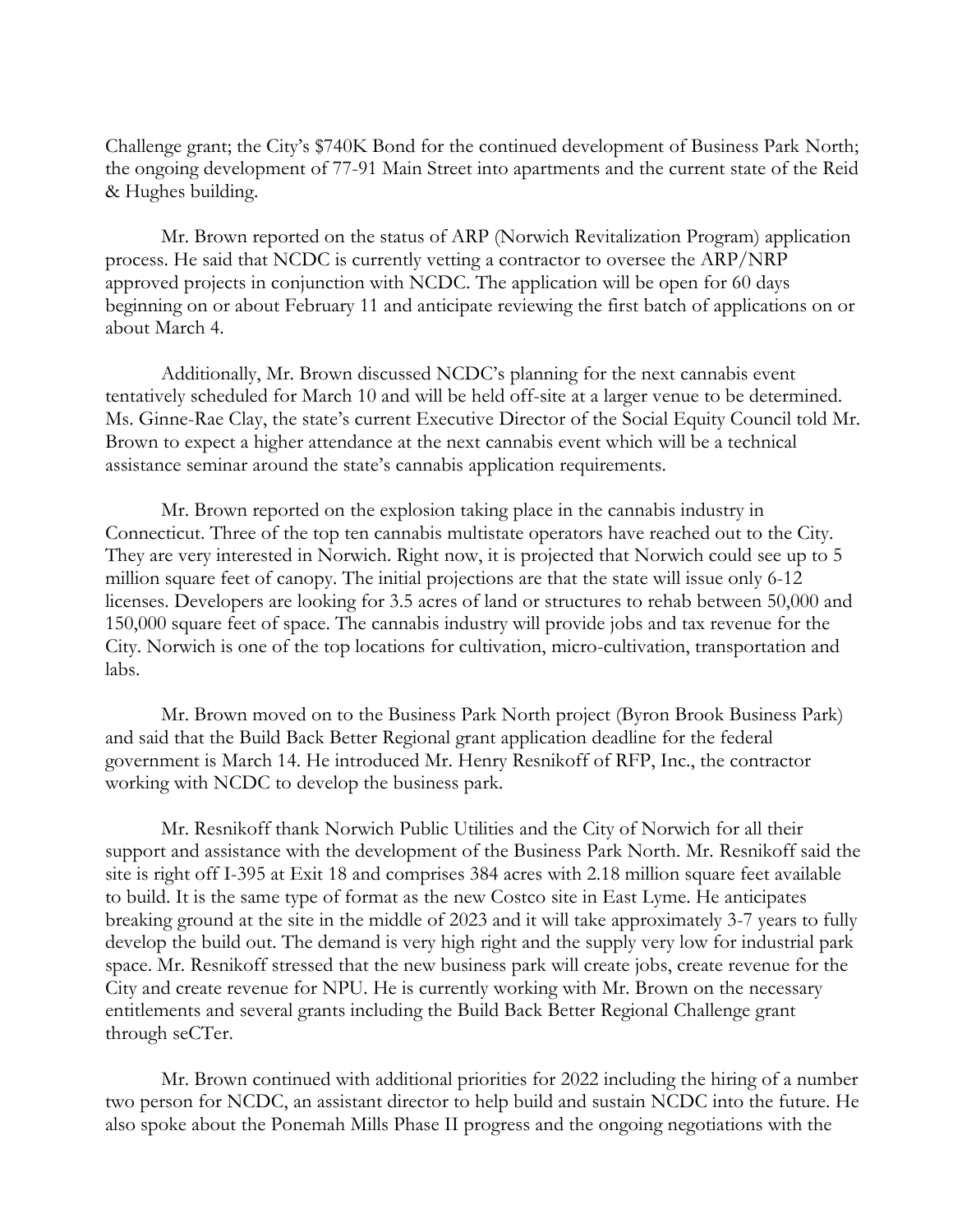current owners of the Reid & Hughes building. Lastly, he spoke briefly about the City's Plan of Conservation and Development which encompasses the Chestnut Street Mill complex, Terminal Way and the Marina. His ongoing and future plans for NCDC include an audit, a Simple IRA Plan for employees, a multiple employer aggregate plan for Foundry 66 members, public relations and growing the grand list for the City.

5. **Global City Norwich Report:** Suki presented the Global City Norwich plan for 2022. She and Mr. Brown will be presenting the plan to the Chelsea Groton Foundation for approval. Under the plan she discussed the goals for community engagement, outreach and facilitating current and prospective small business owners to fill the empty store fronts in downtown Norwich. She thanked Michael Rauh for his support and vision. She gave a brief overview of the Working Lab and the Faces/Places/Spaces programs. Suki also reported on the First Friday events, upcoming outdoor festivals and improvement to city spaces with public art and outdoor lighting. Lastly, she thanked the Lord Foundation for their \$40,000 grant for the Vanilla Box project to help improve and revitalize the empty storefronts in downtown Norwich.

6. **Foundry 66 Report:** Mary Riley gave an update on Foundry 66. She reported that there has been a steady increase in membership at Foundry 66 along with an increase is use of the Foundry 66 space. Ms. Riley said she has been working to bring in new opportunities and resources for members including the Small Business Administration as well as LEAD (Latinos for Educational Advocacy and Diversity) and SCORE (Service Corps of Retired Executives) to provide support and information. She also reported on a new initiative that she is working on in conjunction with Three Rivers Community College to bring new young members into Foundry 66.

7. Ms. Alberts congratulated the new Board members and asked for a motion to ratify the elected new members. Mr. Brown introduced the new Board members: Angelina Gardner, John Harris, Reverend Benjamin Green and John Mancini. The new Board alternates are Bryan Hayes and Lynn Perry.

**MOTION #2:** Stacy Gould made a motion to ratify the election of the new NCDC Board members, Angelina Gardner, John Harris, Reverend Benjamin Green and John Mancini. Michael Rauh seconded the motion and the motion carried unanimously.

8. Ms. Alberts asked for a motion to ratify the slate of new officers elected to the NCDC Board of Directors.

**MOTION #3:** Stacy Gould made a motion to ratify the election of new officers to the NCDC Board of Directors; Rebecca Alberts, Chairwoman, Jason Jones, Vice Chairman, Chris Jewell, Treasurer and Robert Staley, Secretary. Kathy LaCombe seconded the motion and the motion carried unanimously.

9. **Treasurer's Report:** Mr. Jewell reported that NCDC has come back from the pandemic and is stable and doing well financially. He noted that once the ARP/Norwich Revitalization Program gets started, NCDC will begin receiving the administration fees from the City and put NCDC in a stronger position by the end of the year.